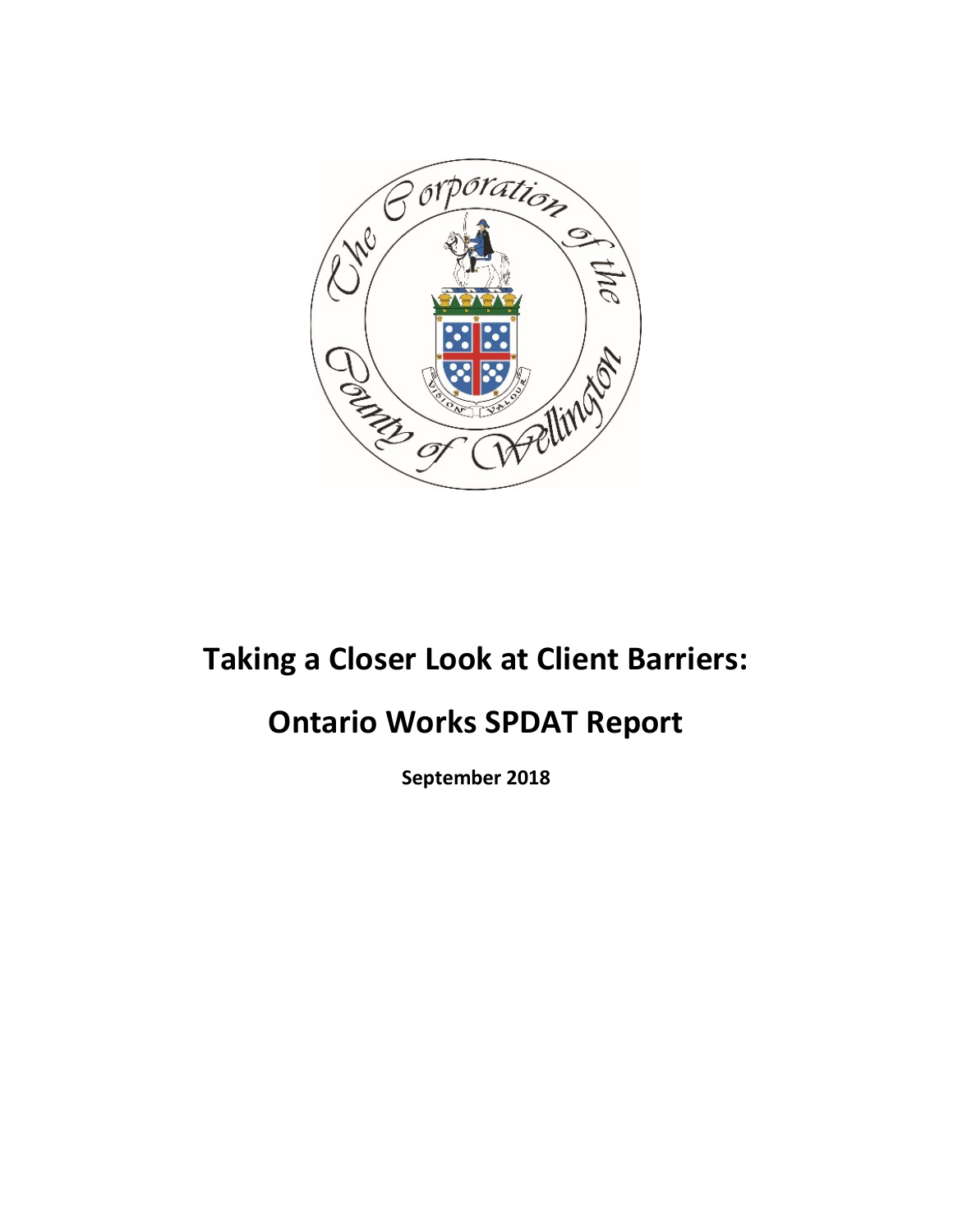## **Table of Contents**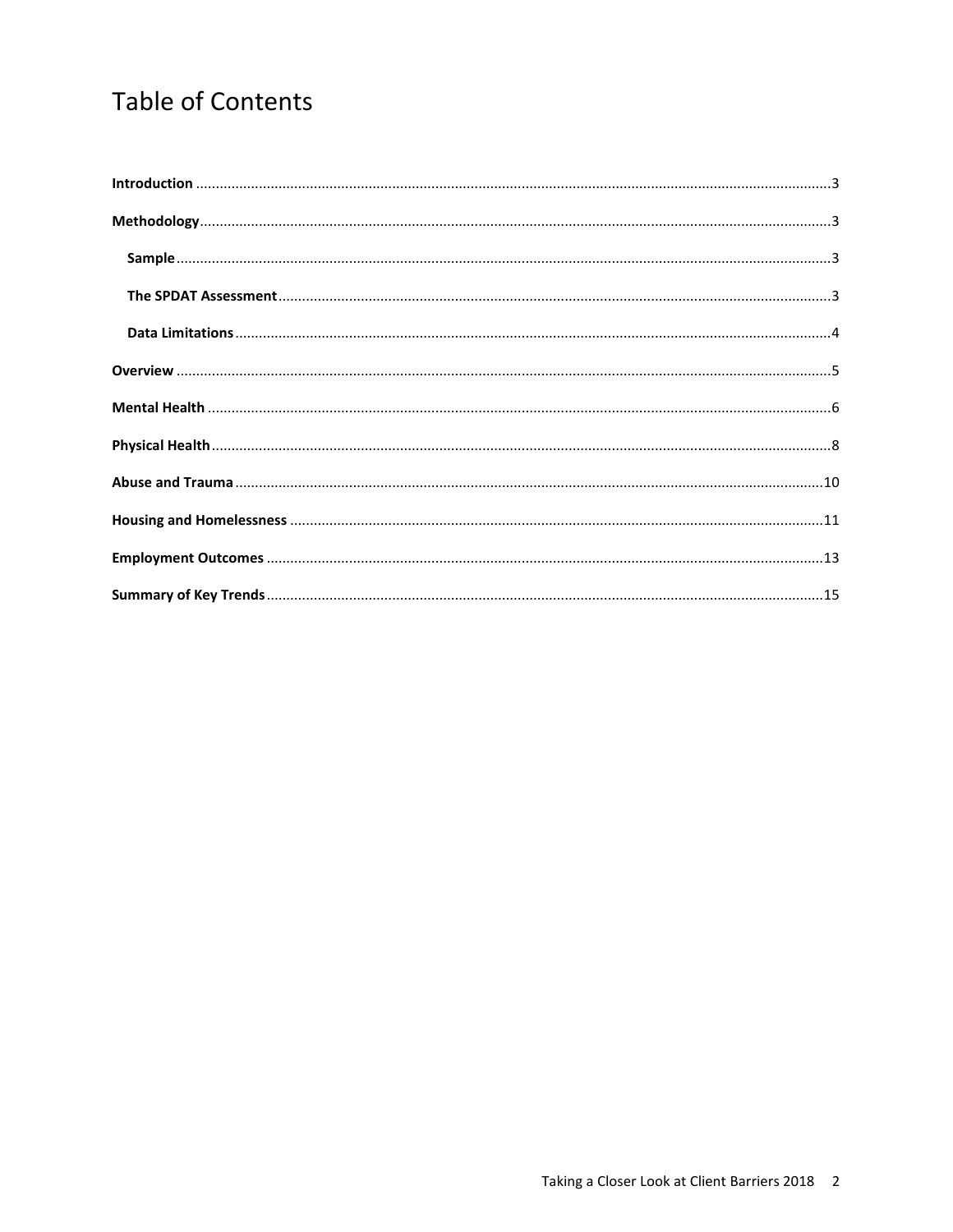## <span id="page-2-0"></span>**Introduction**

Taking a Closer Look at Client Barriers provides a snapshot of the most significant challenges experienced by individuals receiving Ontario Works through County of Wellington Social Services. This report also provides a look at employment outcomes, goal setting and life skills interventions. While this report doesn't make specific recommendations, it provides examples of initiatives and interventions currently in place to address the issues identified. This report aims to provide local data on barriers and challenges experienced by Ontario Works recipients, for use in service planning and to support community initiatives and programmes focused on poverty reduction, health and employment in the City of Guelph and the County of Wellington.

## <span id="page-2-1"></span>**Methodology**

#### <span id="page-2-2"></span>**Sample**

The data presented in this report represents a sample of 96 individuals who completed the Full Single Adult SPDAT assessment, administered by an Ontario Works caseworker trained on the use of the tool. Life Skills and Addiction Services clients were not included, as those programmes are already geared towards clients with the most acute issues and concerns. The adults assessed were either single or single parents with younger children and no spouse or partner. The vast majority (75%) of the individuals assessed were expected to be searching or preparing for employment as part of their Ontario Works participation agreement. The sample contains an equal number of men and women to facilitate genderbased analysis on the barriers identified. Scores used to inform the data for this report do not include children or other family members and represent only the individual completing the assessment.

96 adults in receipt of Ontario Works completed the SPDAT assessment, with 48 men and 48 women participating. The average length of time on assistance was 2.5 years, with 43% on assistance for longer than 2 years. The average age for the entire single and sole support adult was 36 years. For all single and sole support adults on the Ontario Works caseload, the average length of time on assistance was just over 2 years, with 37% on assistance for longer than 2 years.

While this initial report relies on a sample of 96 individuals on the Ontario Works caseload, this research may be expanded in the future to more precisely examine different family types, geographic locations and specific demographic cohorts.

#### <span id="page-2-3"></span>**The SPDAT Assessment**

The Service Prioritization Decision Assistance Tool (SPDAT) was originally designed as a tool to help prioritize housing services for homeless individuals based upon their acuity, but has been successfully adapted to other fields of practice. It is an in-depth assessment that relies on the assessor's ability to interpret responses and corroborate those with evidence<sup>[1](#page-2-4)</sup>. The responses are self-reported by the client and are recorded by the assessor. The SPDAT was chosen based on an evaluation of eight different assessments used by practitioners in the community and other Ontario Works service managers. A number of considerations were taken into account, including the life domains covered in the tool, the

<span id="page-2-4"></span><sup>&</sup>lt;sup>1</sup> Service Prioritization Decision Assistance Tool (SPDAT) Version 4.01, OrgCode Consulting 2015.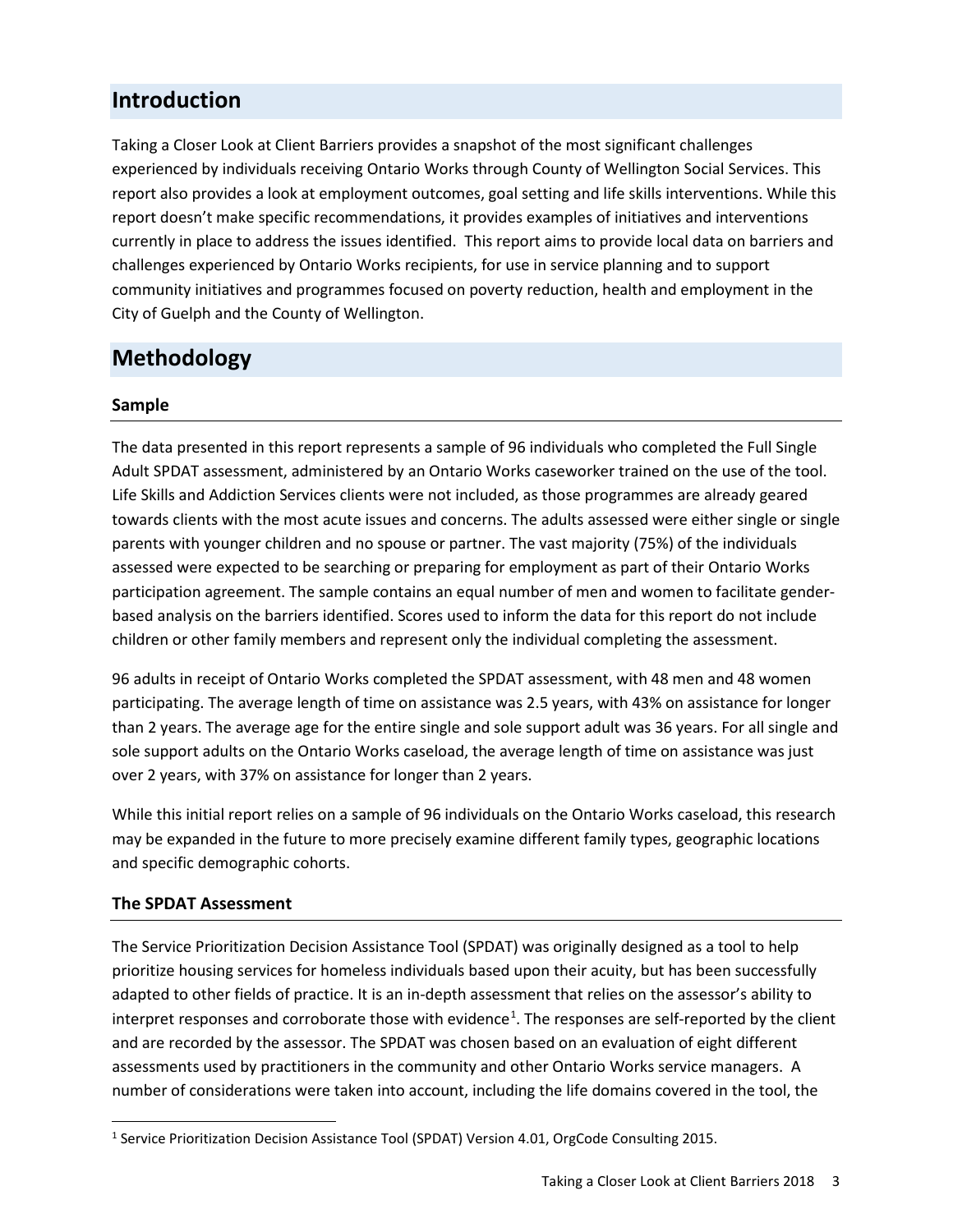universality of the tool, and the tool output. The evaluation included discussions with tool developers as well as community organizations that were administering assessments. The SPDAT was found to best serve the objective of identifying client barriers and challenges, due to its design and focus on acuity across 15 different life areas. While the tool's foundation is housing stability and housing interventions, the SPDAT is one of the few tools available to front-line staff that identifies concrete barriers across four domains and 15 areas of vulnerability in order to determine the level of acuity for individuals and prioritize service interventions more broadly. The SPDAT assesses conditions within the following domains:

#### • **Wellness**

- o Mental Health & Wellness and Cognitive Functioning
- o Physical Health & Wellness
- o Medication
- o Substance Use
- o Experience of Abuse and Trauma
- **Risks**
	- o Risk of Harm to Self or Others
	- o Involvement in Higher Risk and/or Exploitative Situations
	- o Interaction with Emergency Services
	- o Legal involvement
- **Socialization and Daily Functioning**
	- o Personal Administration and Money Management
	- o Social Relationships and Networks
	- o Self-Care and Daily Living Skills
	- o Meaningful Daily Activity
- **Housing**
	- o History of Homelessness and Housing
	- o Managing Tenancy

Number scores ranging from 0 (low acuity) to 4 (high acuity) are provided for each component, with a total score indicating the combined level of acuity for an individual across all 15 areas.

#### <span id="page-3-0"></span>**Data Limitations**

The SPDAT relies on self-reported scores for each question, and thus the data represents only what each individual is comfortable disclosing, and may not include the totality of their experience. Experiences vary widely between individuals and individuals who may have experienced life events of similar severity may have very different perceptions of the impact of these events on their own lives. Individuals may under report or over report their experiences and scores may reflect this.

In a report published by the Homeless Hub in 2018 in the Journal of Social Distress and the Homeless, the authors present their findings on the reliability and validity of the VI-SPDAT, a shorter version of the assessment tool used in this report. They find that "several questions on the VI-SPDAT were not strongly related, or were related in an unexpected way (e.g., the presence of a health condition was associated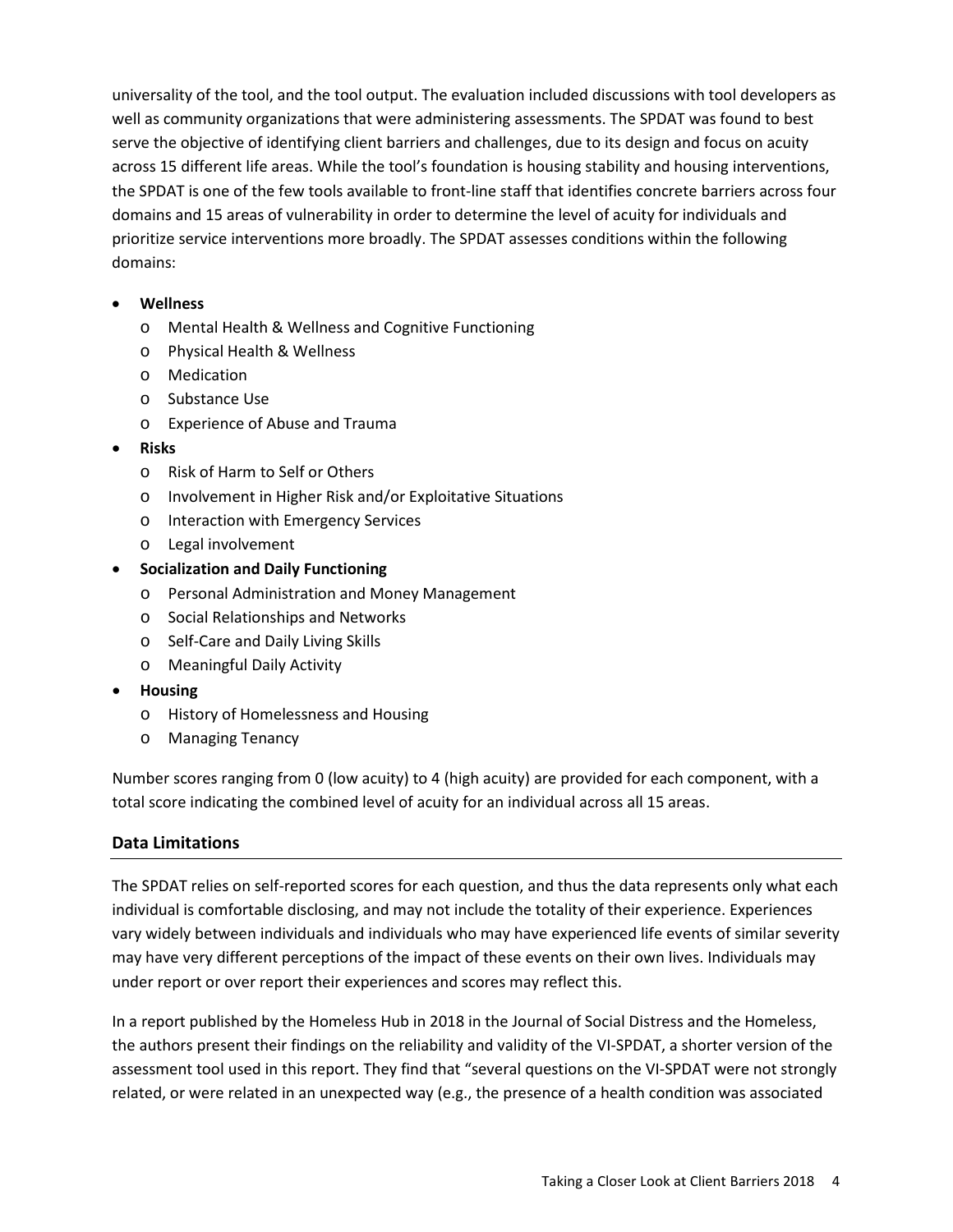with lower vulnerability), with the concept of vulnerability and/or with the VI-SPDAT subdomains."<sup>2</sup> A thorough analysis of the full SPDAT done locally found similar issues. As a result, questions with low validity and relevance to the objective of this report were not included in the analysis. Scores were collapsed where appropriate to group acuity levels and generate meaningful analysis. The developers of the SPDAT were in the process of revising the tool as of August 2018.

## <span id="page-4-0"></span>**Overview**

Based on the representative sample of clients assessed for this report, mental health, physical health, experience of abuse and trauma and homelessness emerged as the most significant barriers. The findings show that 73% of individuals indicated some concern with their mental health, with one quarter reporting acute mental health challenges that impact daily living. More than half of individuals stated that current or past experiences of abuse or trauma impact their ability to function on a daily basis, including the ability to find and maintain employment and housing, and develop meaningful relationships with others. Two-thirds of individuals reported that they live with medical conditions that impact their daily living. These findings suggest that reliance on assistance is increasingly fueled by longstanding and complex barriers to employment. The Wellington County Ontario Works caseload is not unique in this respect- the patterns identified at the local level are mirrored across Canada and Ontario:

- The poorest people in Ontario are more likely to have health risks, less access to important health services, multiple chronic conditions and shorter life expectancy<sup>[3](#page-4-2)</sup>
- Low income persons are four times more likely to report poor or fair health status than are high-income persons<sup>[4](#page-4-3)</sup>
- Living in poverty can quadruple a child's risk of being exposed to trauma<sup>[5](#page-4-4)</sup>
- 235,000 Canadians experience homelessness in a year and 35,000 are homeless on any given night $6$

Service managers across the province are conducting local research to examine client barriers particular to their area and caseload, including Toronto Employment and Social Services which has embarked on a large-scale study of single adults on their Ontario Works caseload.

<span id="page-4-1"></span><sup>&</sup>lt;sup>2</sup> New Research on the Reliability and Validity of the VI-SPDAT: Implications for Coordinated Assessment. Homeless Hub, 2018[. http://homelesshub.ca/blog/new-research-reliability-and-validity-vi-spdat-implications-coordinated](http://homelesshub.ca/blog/new-research-reliability-and-validity-vi-spdat-implications-coordinated-assessment)[assessment](http://homelesshub.ca/blog/new-research-reliability-and-validity-vi-spdat-implications-coordinated-assessment)

<span id="page-4-2"></span><sup>&</sup>lt;sup>3</sup> Health Quality Ontario, Income and Health 2016. [http://hqontario.ca/Portals/0/documents/system](http://hqontario.ca/Portals/0/documents/system-performance/health-equity-report-en.pdf)[performance/health-equity-report-en.pdf](http://hqontario.ca/Portals/0/documents/system-performance/health-equity-report-en.pdf)

<span id="page-4-3"></span><sup>4</sup> Association of Ontario Health Centres, A Journey through poverty, 2009. <https://www.aohc.org/sites/default/files/documents/Journey%20Through%20Poverty.pdf>

<span id="page-4-4"></span><sup>&</sup>lt;sup>5</sup> Children's Health Policy Centre, Simon Fraser University, 2011. [http://childhealthpolicy.ca/wp](http://childhealthpolicy.ca/wp-content/uploads/2012/12/RQ-3-11-Summer.pdf)[content/uploads/2012/12/RQ-3-11-Summer.pdf](http://childhealthpolicy.ca/wp-content/uploads/2012/12/RQ-3-11-Summer.pdf)

<span id="page-4-5"></span><sup>6</sup> Canadian Homelessness Research Network, The State of Homelessness in Canada 2016. <http://homelesshub.ca/SOHC2016>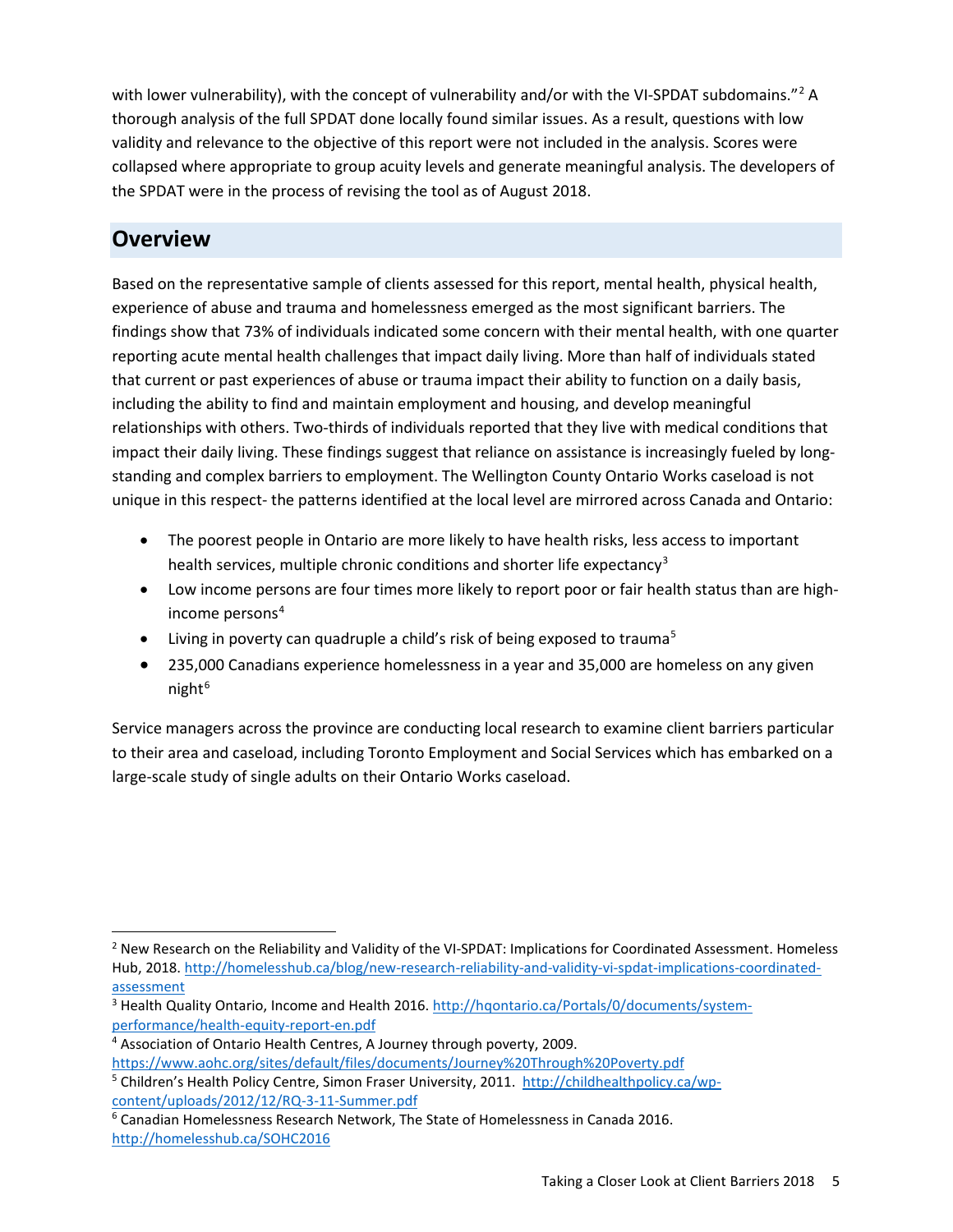## <span id="page-5-0"></span>**Mental Health**

Of the total sample, approximately three-quarters (73%) of individuals identified some concerns for their overall mental health or that they were engaged with mental health supports. 25% reported acute mental health challenges, including serious mental illness.

<span id="page-5-1"></span>Mental health and poverty are connected—people with the lowest incomes, such as Ontario Works recipients, are more likely to experience depression, anxiety, mood disorders, Alzheimer's or dementia and schizophrenia<sup>[7](#page-5-2)</sup>. The most recent data from the Canadian Community Health Survey indicates that 66.6% of the population in Guelph and 76.2% of the population in Wellington County rate their mental health as "very good" or "excellent" <sup>7</sup>[.](#page-5-1) The inverse is true for the individuals profiled in this report, where only 27% report no mental health challenges.



<span id="page-5-2"></span> <sup>7</sup> Toward Common Ground Data Portal, Mental Health[. http://www.towardcommonground.ca/en/data](http://www.towardcommonground.ca/en/data-portal/mental-health.aspx)[portal/mental-health.aspx](http://www.towardcommonground.ca/en/data-portal/mental-health.aspx)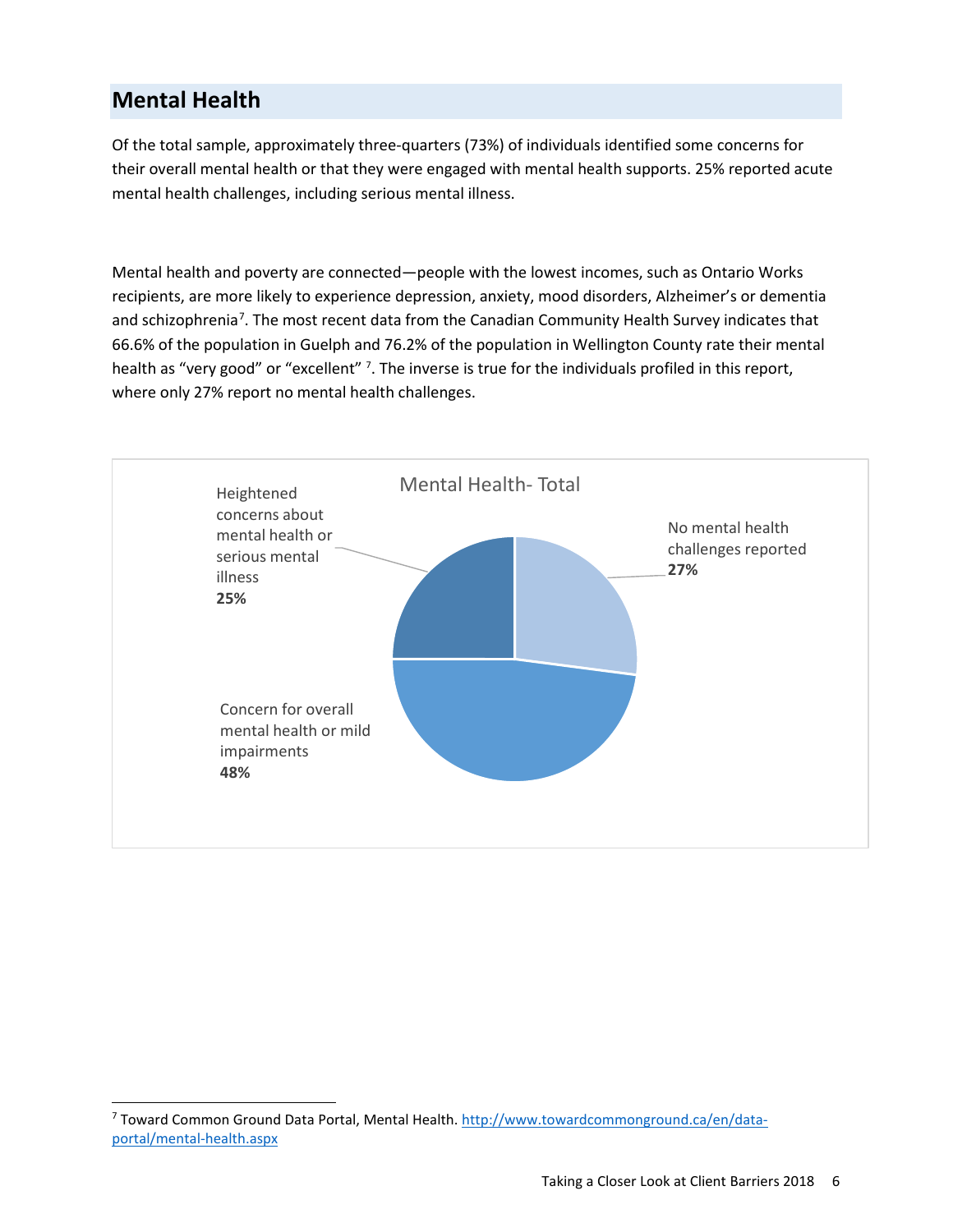There was a marked gender difference in how men and women reported their mental health challenges. A significantly higher percentage of women reported concerns with their mental health at 81%, compared to men at 65%.

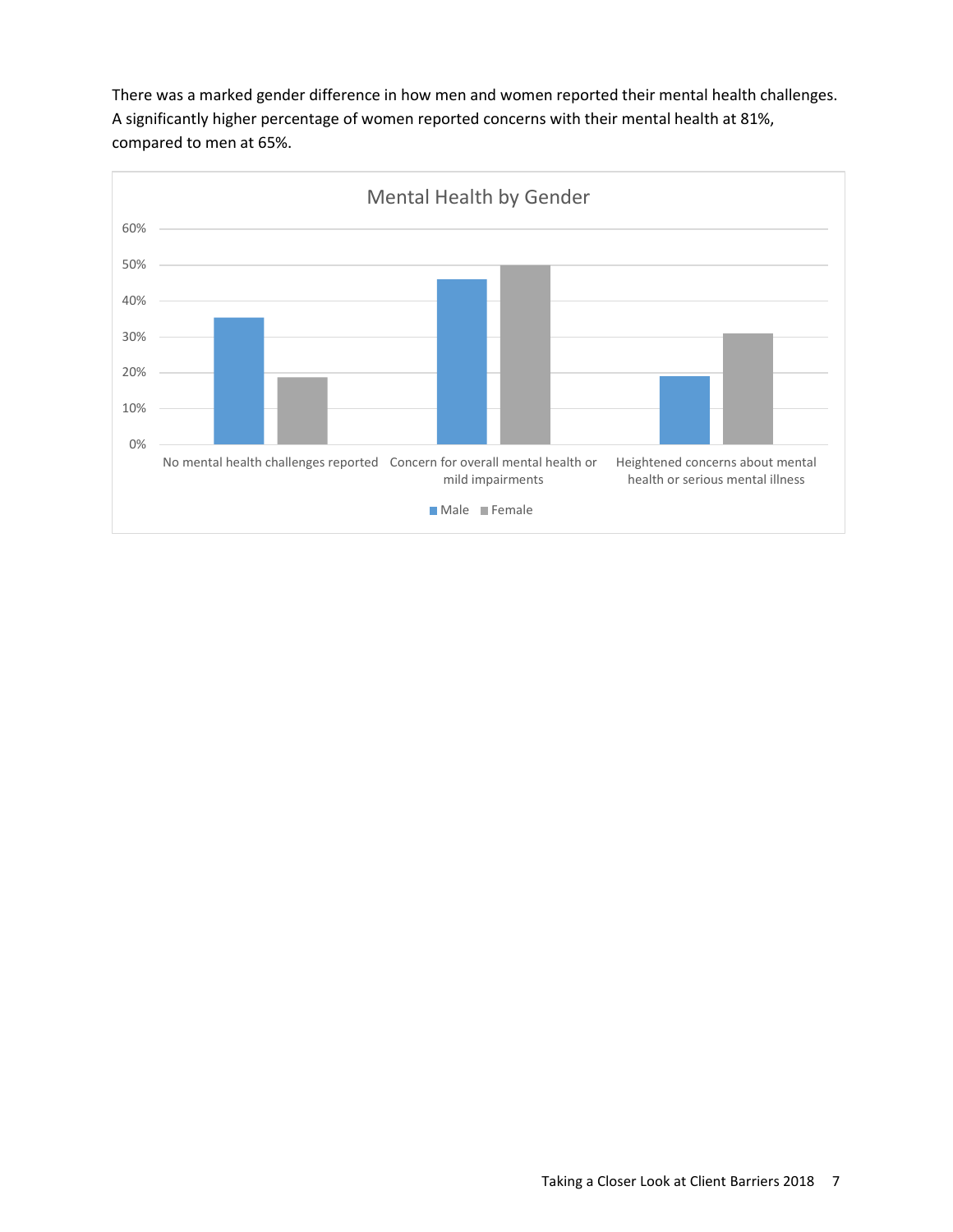## <span id="page-7-0"></span>**Physical Health**

Two-thirds (65%) of individuals identified the presence of a medical condition that impacts their daily living, and nearly a quarter (22%) reported serious medical concerns and a lack of access to community resources to assist with managing their health care needs. This stands in contrast to the general population in Guelph and Wellington County, where 61.5% and 70.1% respectively rate their physical health as "very good" or "excellent"<sup>[8](#page-7-1)</sup> while just over one-third (35%) of individuals assessed in this report indicated that they had no serious or chronic conditions. More than half of women and less than one quarter of men report having challenges managing their prescription medications appropriately, including issues with dosing, requiring intensive assistance to manage/take medication, misuse of prescription drugs and selling or sharing medication. A significantly higher percentage of men (17%) identified serious health impacts as a direct result of substance use, compared to women (4%). The majority of individuals reported that they had at least one interaction with emergency services (such police, paramedics, visit to ER, use of crisis lines or services) in the last year, with 13% reporting frequent interactions in the last six months.



<span id="page-7-1"></span> <sup>8</sup> Toward Common Ground Data Portal, Self-Rated Physical Health. <http://www.towardcommonground.ca/en/data-portal/disease.aspx>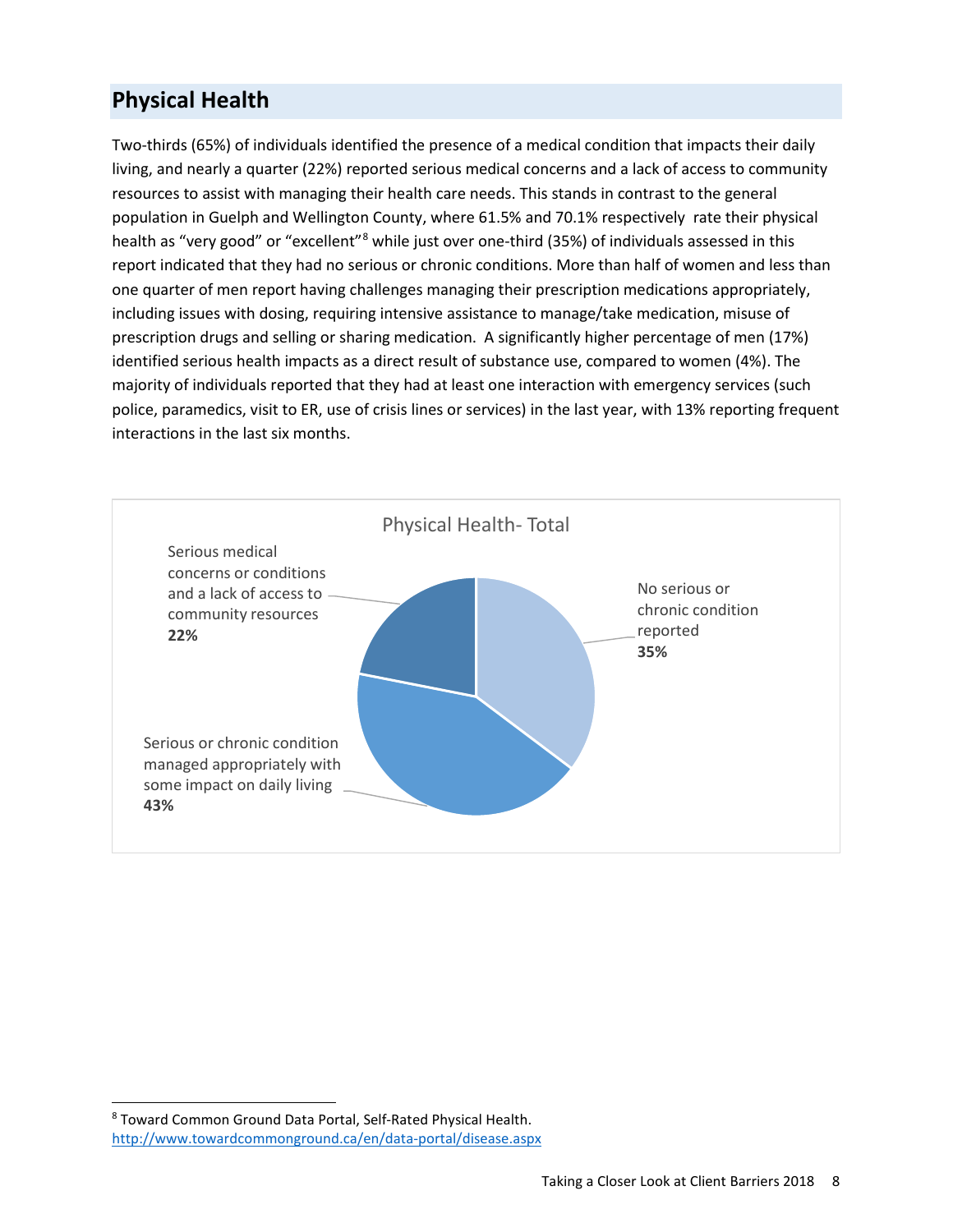

Nearly half of women (48%) identified a medical condition impacting everyday living, compared to men at 38%.

<span id="page-8-0"></span>Approximately two-thirds of people in receipt of social assistance in Ontario are food insecure, compared to 17% of the general population in Guelph<sup>[9](#page-8-1)</sup>, making social assistance recipients more vulnerable to chronic conditions. Food insecurity also poses challenges for managing chronic conditions, including foregoing critical expenses like medication in order to eat<sup>[10](#page-8-2)</sup>. This is not surprising given that single individuals on Ontario Works can receive a maximum monthly allowance of \$721 to account for all living expenses, including shelter costs and food. The impacts of food insecurity on health can be generational and have lasting impacts on children growing up in food insecure households. Experiences of hunger in childhood have a lasting impact on mental health, manifesting in greater risks of depression and suicidal ideation in adolescence and early adulthood<sup>10</sup>. Food insecurity is one challenge that illustrates the link between physical health and its long-term impacts on other areas of the lives on individuals living in poverty.

<span id="page-8-1"></span><sup>9</sup> Toward Common Ground Data Portal, Food Insecurity. [http://www.towardcommonground.ca/en/data](http://www.towardcommonground.ca/en/data-portal/food-security.aspx)[portal/food-security.aspx](http://www.towardcommonground.ca/en/data-portal/food-security.aspx)

<span id="page-8-2"></span><sup>&</sup>lt;sup>10</sup> PROOF Food Insecurity Policy Research, Fact Sheets. University of Toronto. <http://proof.utoronto.ca/resources/fact-sheets/#socialassistance>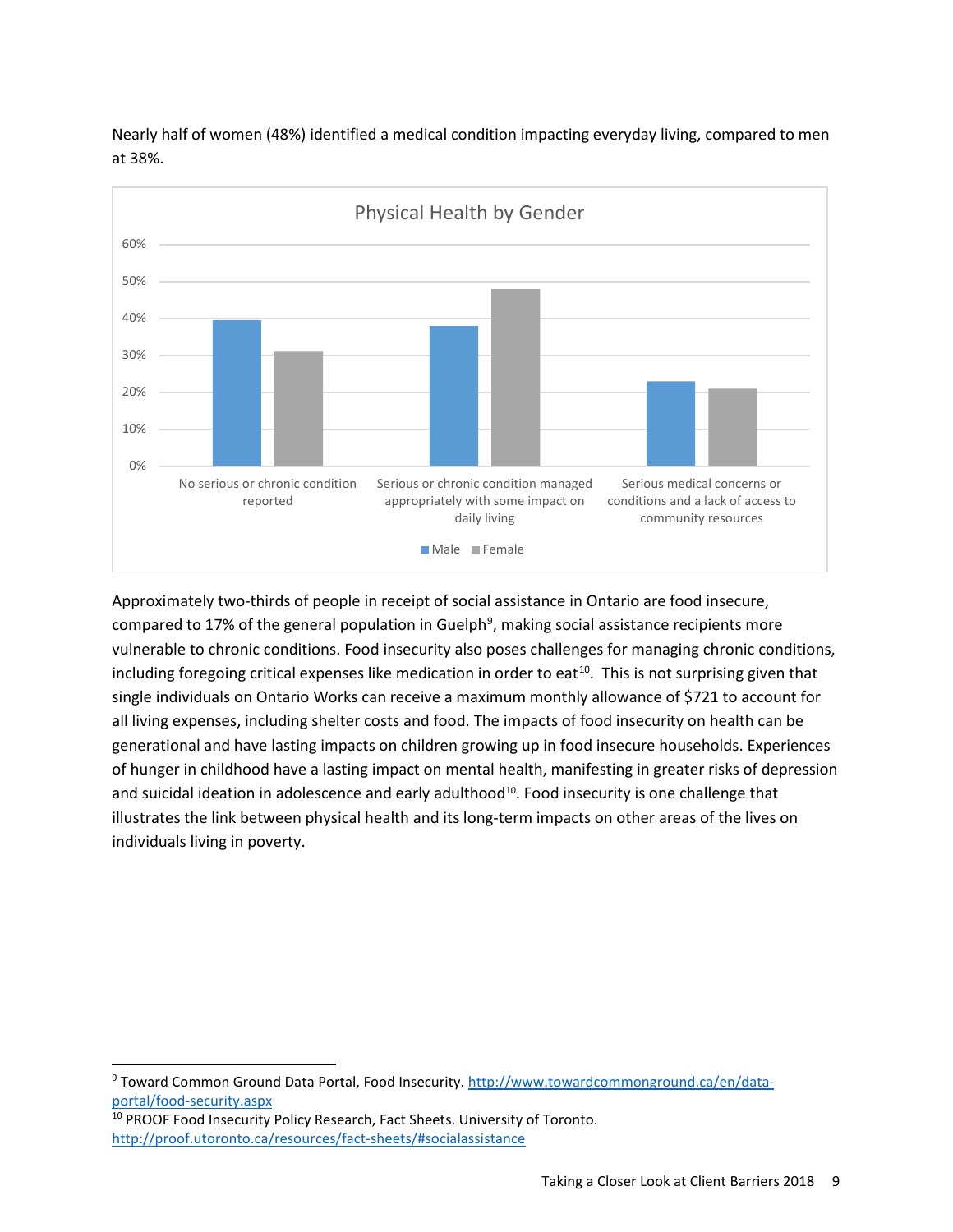## <span id="page-9-0"></span>**Abuse and Trauma**

A very high number of individuals report experiencing abuse and/or trauma with a significant impact on their ability to function on a daily basis, including ability to hold down a job, maintain housing or engage in meaningful relationships with others. The assessment asks individuals to identify if they have experienced emotional, physical, sexual or psychological abuse at any point and the impact of these experiences on their lives currently.



The vast majority of women reported having experienced abuse and/or trauma (85%), with two-thirds identifying that the experience impacts their daily functioning. While the figures were higher for women, a high percentage of men still reported experiences of abuse and/or trauma at 75%, with 42% identifying impact on their daily functioning.

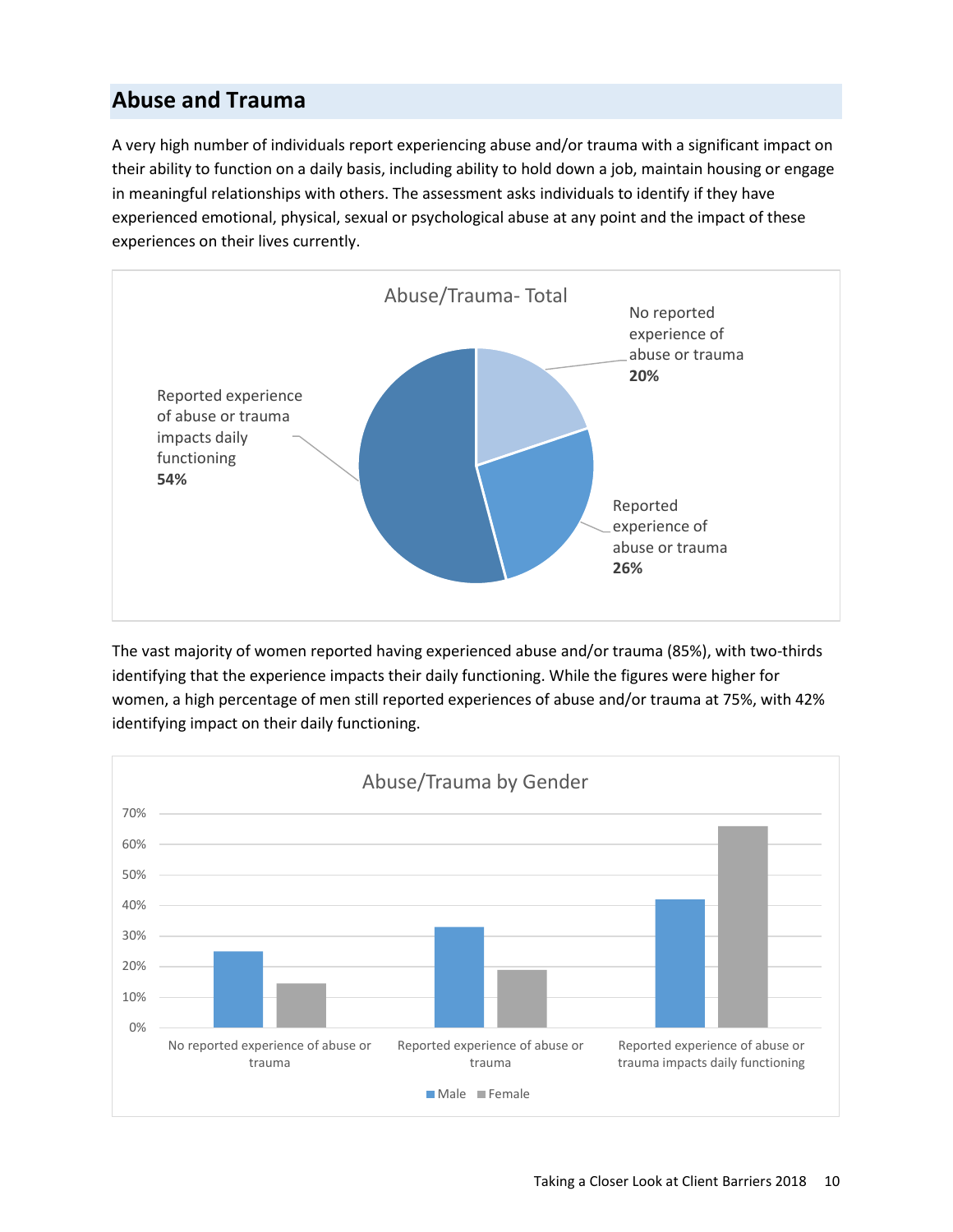### <span id="page-10-0"></span>**Housing and Homelessness**

Those experiencing homelessness often live in conditions that adversely affect their overall health. Climatic conditions, psychological strain and exposure to communicable disease create and lead to a range of chronic and acute health problems, including injury from cold, tuberculosis, skin diseases, cardio-respiratory disease, nutritional deficiencies, sleep deprivation, musculoskeletal pain and poor oral health.

Being unhoused makes it difficult, and in some cases impossible, to access general health care services. Individuals experiencing homelessness are sometimes unable to obtain medical treatment without valid government ID stating an address; pay for items not covered by provincial medical or drug insurance plans; make a health appointment (due lack of an address and phone); and receive coordinated care when comprehensive medical records are not kept in one location with one provider<sup>11</sup>. Homelessness is also connected to a higher likelihood of experiencing violence or trauma<sup>[12](#page-10-2)</sup>. Individuals experiencing homelessness may have challenges participating in the formal labour market for many reasons, including not having an address to put on a resume, lack of a phone number to communicate with employers and no safe place to prepare for job interviews, sleep safely, and recover from illness or injury<sup>[13](#page-10-3)</sup>. Other barriers may include the inability to maintain proper hygiene or nutrition, lack of access to transportation to get to and from work, and inability to follow shelter rules while employed<sup>[14](#page-10-4)</sup> (for example, meal times and sleeping hours at shelters that are at odds with scheduled shift work).

Nearly half (48%) of individuals reported experiencing homelessness at some point in the last 4-10 years. Nearly one third report being homeless for more than a month in the last four years and 12% report more than two years of homelessness in the last ten years.



<span id="page-10-1"></span><sup>11</sup> Homeless Hub, Health.<http://homelesshub.ca/about-homelessness/topics/health>

<span id="page-10-2"></span><sup>12</sup> Toward Common Ground Data Portal, Housing and Homelessness.

<http://www.towardcommonground.ca/en/data-portal/housing-and-homelessness.aspx>

<span id="page-10-3"></span><sup>13</sup> Homeless Hub, Employment[. http://homelesshub.ca/about-homelessness/education-training](http://homelesshub.ca/about-homelessness/education-training-employment/employment)[employment/employment](http://homelesshub.ca/about-homelessness/education-training-employment/employment)

<span id="page-10-4"></span><sup>&</sup>lt;sup>14</sup> Homeless Hub, Education, Training & Employment. [http://homelesshub.ca/about](http://homelesshub.ca/about-homelessness/topics/education-training-employment)[homelessness/topics/education-training-employment](http://homelesshub.ca/about-homelessness/topics/education-training-employment)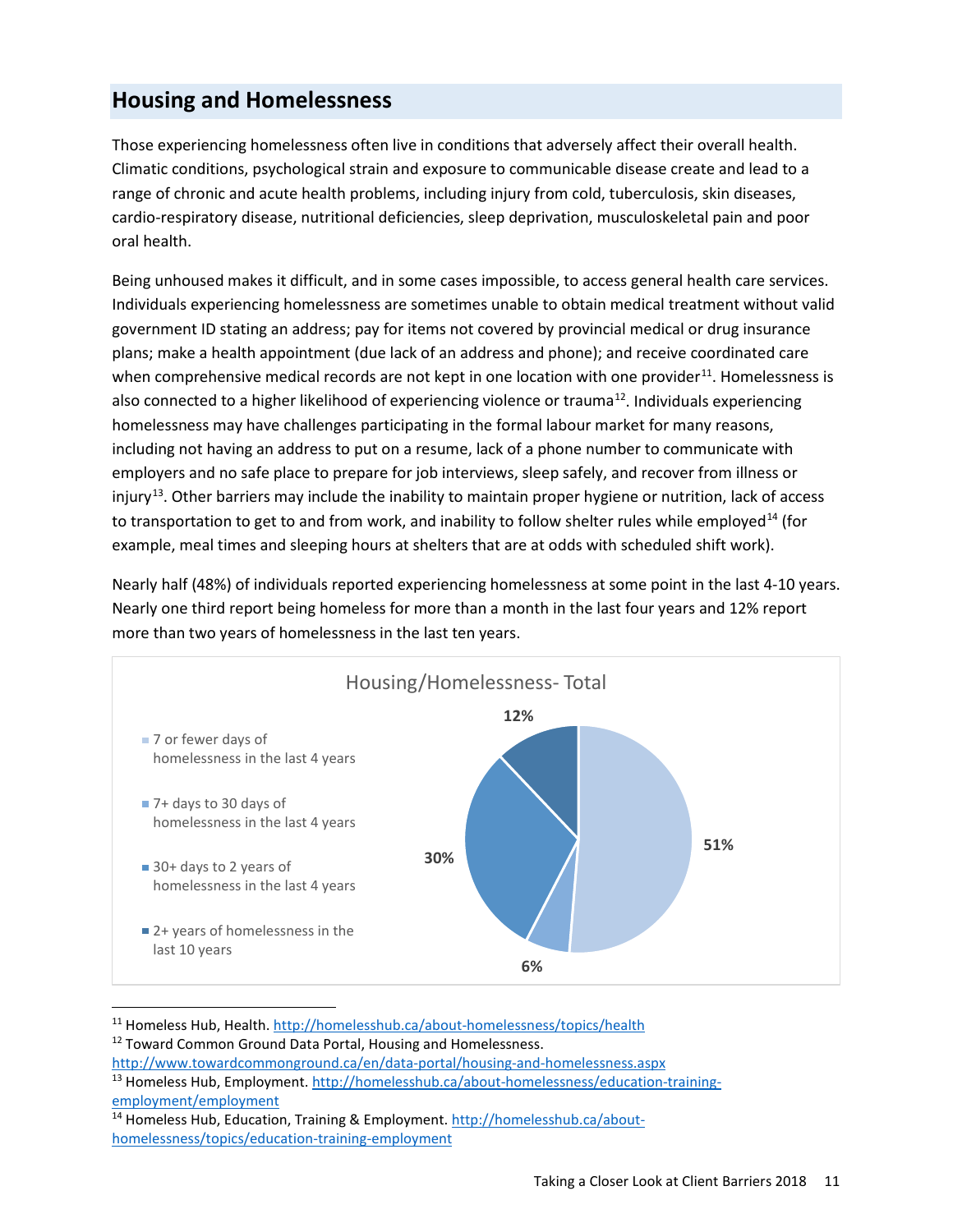Slightly more men reported experiencing homelessness overall, although for those who had experienced chronic homelessness (two or more years of homelessness in the last 10 years), men and women were equally represented at 12% of the sample. While nearly half of all individuals surveyed reported that they were continuously housed for at least one year, 25% of men identified that they had been rehoused more than three times in the last year, were currently homeless or at imminent risk of homelessness. For women, the percentage reporting high acuity in tenancy was much smaller, at 13%. One third of individuals identified that they required housing supports in the last year.

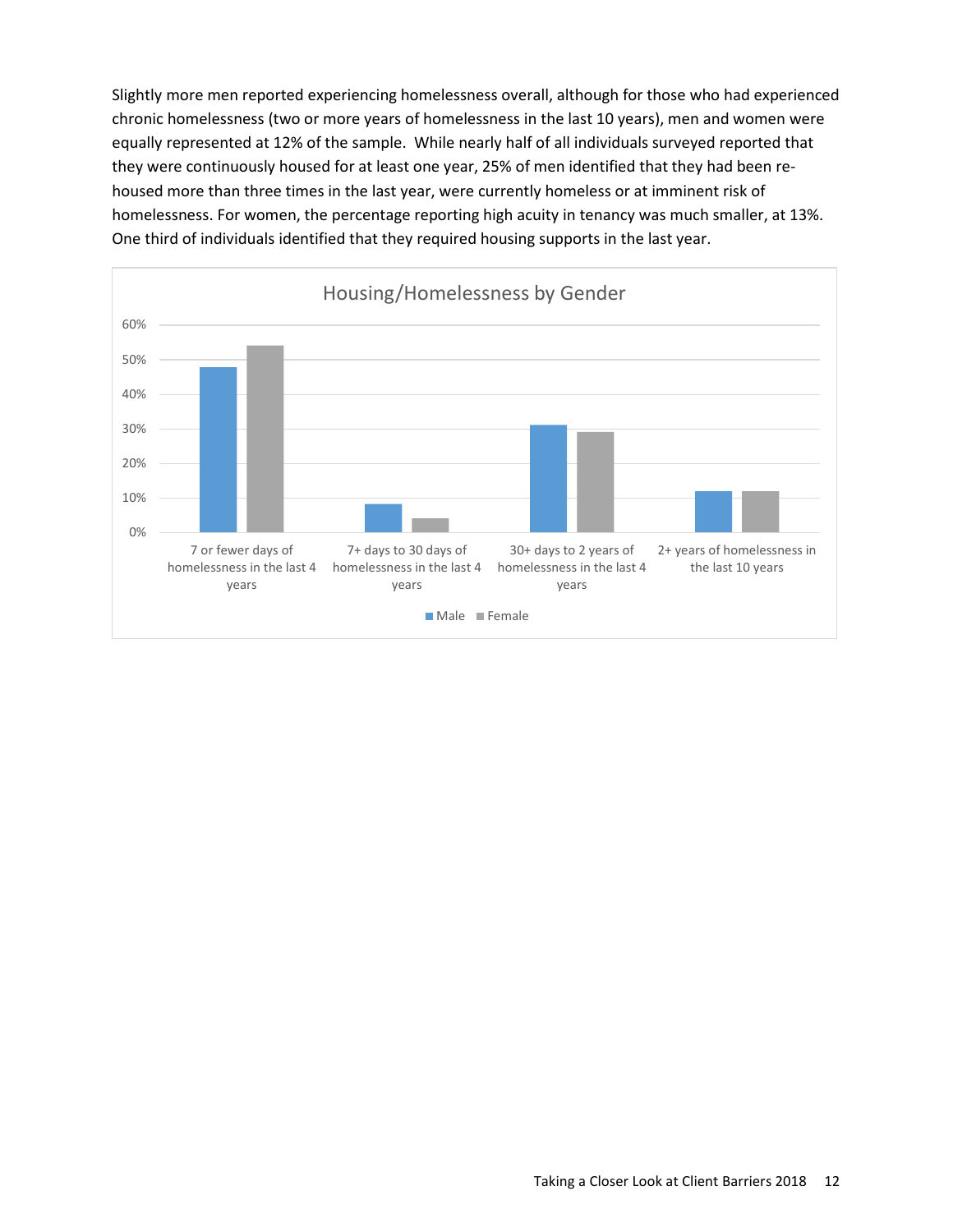### <span id="page-12-0"></span>**Employment Outcomes**

The County of Wellington Ontario Works office provides targeted supports to assist clients with their employment-related goals and to encourage financial independence. In 2017, 14.6% of clients receiving Ontario Works in Guelph and Wellington reported employment earnings. Of those recipients with employment earnings, the average monthly amount reported was \$784 in 2017. In 2017, nearly a quarter (22.5%) of all clients exiting Ontario Works did so because they secured employment or because their employment earnings were high enough to render them ineligible for financial assistance. The graphic below provides a comparison between 2017 outcomes for Wellington and the Province. Our outcomes are a function of both our efforts to work with clients through intensive case management and personalized employment supports, and a robust local labour market.



While Wellington County outperforms the province in the percentage of clients with employment earnings and percentage of clients exiting assistance as a result of obtaining employment, the complexity of barriers experienced by Ontario Works recipients may help to explain the relatively low percentage of clients leaving social assistance for employment. Persistent and long-standing barriers impact the ability of individuals to function on a daily basis, affecting the ability to secure and maintain employment.

A point in time analysis of two sample caseloads, representing approximately 12% of the total Wellington County Ontario Works caseload as of July 2018, revealed that half of individuals (49%) are facing barriers that prevent them from being able to work, including caregiving responsibilities, medical and mental health issues, addictions, criminal record history, homelessness, domestic violence and trauma. Many of these individuals were in the process of applying for ODSP due to physical and/or mental health challenges. One quarter (24%) of individuals were employed full time or part time, and just over one quarter (27%) were preparing for employment through basic education, training, postsecondary studies, and supported job searching. It should be noted that although individuals may be working or preparing for employment, they may still be experiencing significant barriers that impact or restrict their ability to achieve financial self-sufficiency.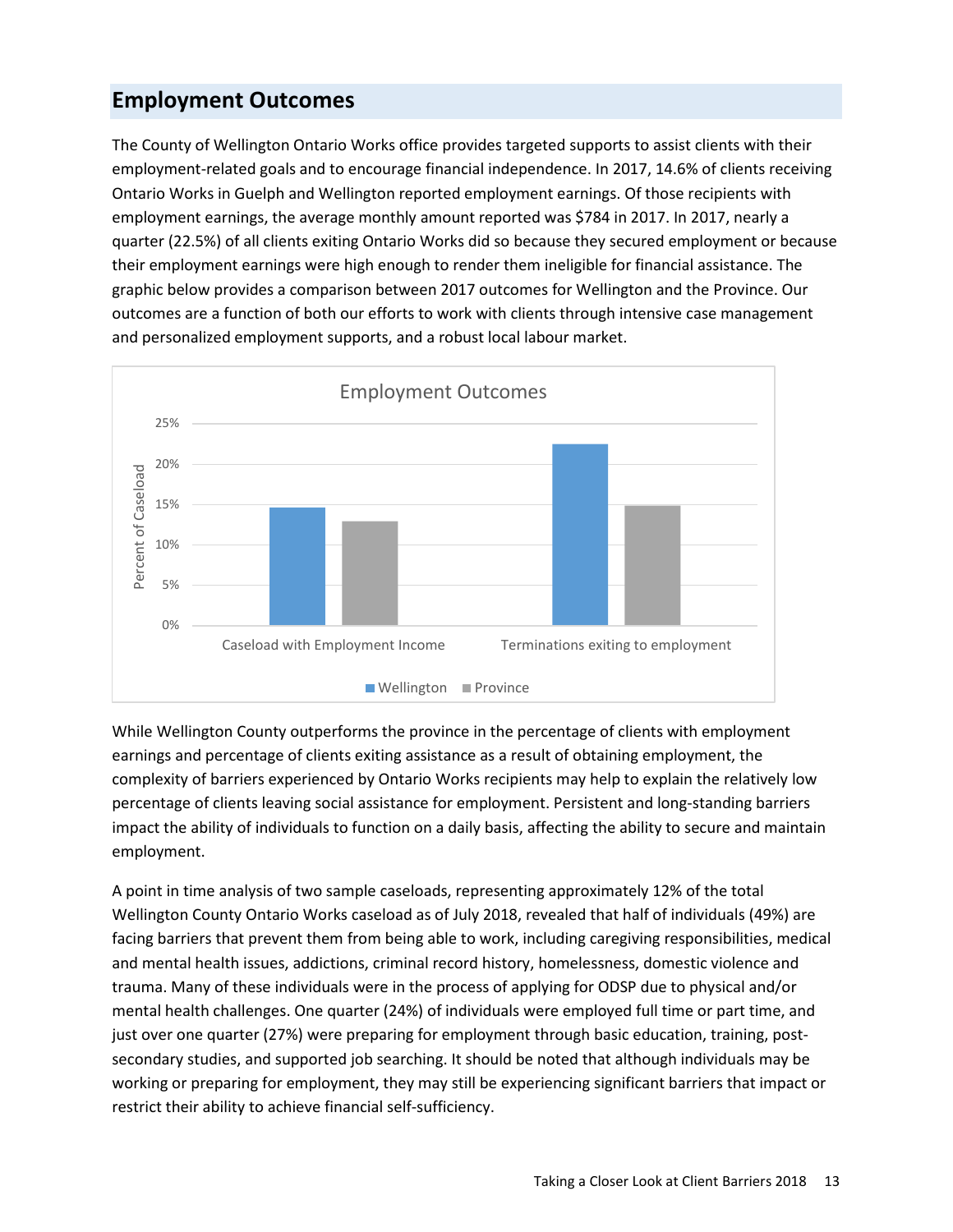

Wellington County Ontario Works is a participant in the provincial Addiction Services Initiative (ASI) programme, allowing specialized caseworkers and other Ontario Works staff to provide comprehensive, wrap-around supports for those experiencing complex addiction issues as a barrier to obtaining and maintaining employment. Our Life Skills programme offers the same level of intensive case management for clients with mental health issues and concurrent disorders. Both Life Skills and ASI clients work with their caseworker who ensures access to and engagement in treatment as laid out in each clients' individualized treatment plan. Every ASI participant is also referred to one or more of the addiction services available in the community, and receives support from their caseworker to navigate the assessment and treatment options and processes. These supports are a best practice for intervention with clients with substance misuse and mental health challenges, as they focus on assisting clients to stabilize their life situation with appropriate supports, so that they can then focus on moving forward with employment-related goals.

Ontario Works staff are actively engaged in interventions to support clients in employment readiness, life stabilization and goal setting. In addition to intensive case management, specialized caseloads, and individualized employment supports, Wellington County Ontario Works offers the Getting Ahead programme five times per year, which is a three-week intensive programme where our facilitators work with participants to create an action plan and work towards a sustainable and self-sufficient future. Some participants go on to the Circles Guelph-Wellington programme, which is a community-based initiative with a focus on building relationships across socio-economic boundaries as a means of assisting low-income individuals and families to access skills, networks, and resources necessary to move them out of poverty and towards financial self-sufficiency. This programme is part of a current Local Poverty Reduction Fund evaluation, and evaluation findings have shown it to be a best practice for supporting individuals in their journey to financial self-sufficiency.